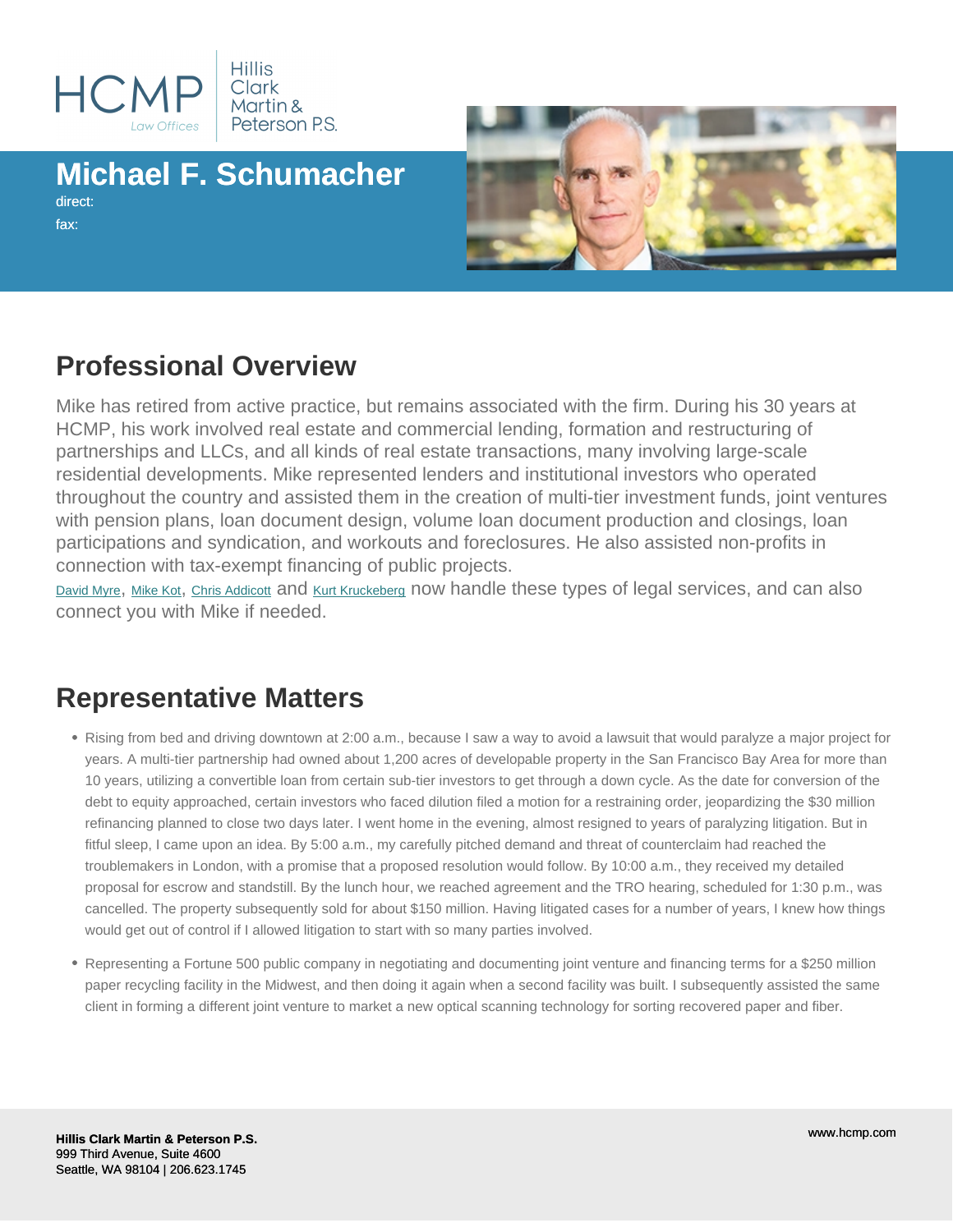

Hearing from my lender clients the compliments they receive from their borrowers on our loan documents and their experience with our law firm as we document and close their loans. Some of their borrowers have called our documents "easy to work with" and "the best of all they have seen" and have characterized our services as "helpful" and "efficient." We understand our client's business goals and attempt to adopt a style that will advance those goals.

### **Articles and Presentations**

- Speaker and Moderator, "A Lender's Exercise Regime: Working Out Every Day," Lorman Education Services, January 2009
- Speaker, "Can't We All Just Get Along? The Impact of Master Community Developer Covenants on Builder Financing," Hillis Clark Martin & Peterson, P.S., 2003
- Speaker, "Debtor/Creditor Workouts" American Bar Association Forum on Affordable Housing and Community Development Law, 1994
- Frequent speaker on topics relating to real estate lending at numerous informal lunch seminars with banks and lenders

# **Professional and Civic Involvement**

- King County Bar Association (Real Property, Probate & Trust Section)
- Washington State Bar Association (Real Property, Probate & Trust Section)
- Pro Bono Representation for domestic abuse shelter, affordable housing, and non-profit schools

# **Honors / Awards / Prior Experience**

- A/V Preeminent Lawyer, Martindale Hubbell
- Repeatedly recognized as a Super Lawyer by Washington Super Lawyers, a local legal and professional publication.

### **Education**

- J.D. University of Michigan Law School, 1980 Order of the Coif Law Review
- B.A., Stanford University, cum laude, 1974